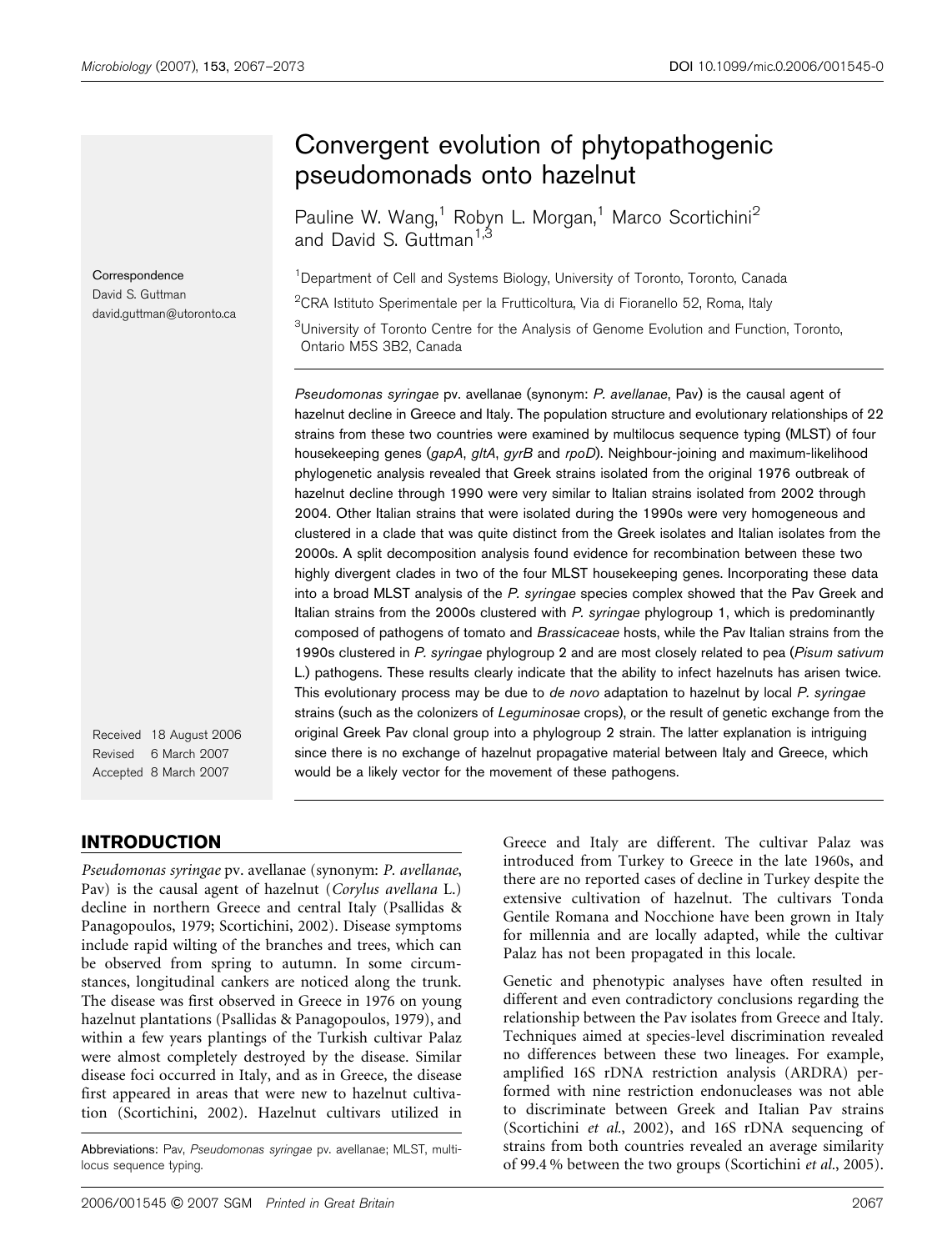On the other hand, evidence of differentiation between strains from the two geographical locales has been found using repetitive-sequence PCR (Scortichini et al., 1998; Scortichini, 2002), and the analysis of plasmid profiles, which found different numbers and sizes of the plasmids (Janse et al., 1996). Multilocus enzyme electrophoresis (MLEE) reveals that Pav is strongly clonal, and shows that the Greek strains are distinct from the Italian strains (Scortichini et al., 2003).

Phenotypic analyses have identified clear differences between Greek and Italian isolates. All Greek isolates produce a fluorescent pigment under UV on King's B medium (King et al., 1954), whereas it is quite faint for Italian isolates, and it disappears after transfers on nutrient sucrose agar (Scortichini & Angelucci, 1999). Serotyping of Pav using O-antigen monoclonal antibodies clearly differentiated Greek isolates from those obtained in Italy (Ovod et al., 1999). Nevertheless, virulence on hazelnut is similar for both groups (Scortichini et al., 2002).

The phenotypic and genetic differences observed between Pav strains from Greece and Italy, and the diverse history of hazelnut cultivation in the two countries, leads to the hypothesis of two separate origins for hazelnut decline. We tested this hypothesis using multilocus sequence typing (MLST) of 22 strains isolated in Greece, and during two epidemics in Italy. The very high resolution of this method (Hwang et al., 2005; Sarkar & Guttman, 2004) sheds new light on the evolutionary origins of the strains responsible for these disease outbreaks, and the relationship between Pav and the rest of the *P. syringae* species complex.

## METHODS

Bacterial strains. The 22 strains used in this study are listed in Table 1. All of these strains have been previously described by Scortichini et al. (2002, 2003). Strains were propagated in the laboratory on nutrient agar (Oxoid) with 5 % sucrose, or King's B medium (King et al., 1954) at 25 °C. All data collection and subsequent analyses were performed blinded with respect to the identity or origin of the strains.

MLST. The MLST protocol was originally described by Sarkar & Guttman (2004) with minor modification by Hwang et al. (2005). Partial sequences from four housekeeping genes were obtained: rpoD encoding sigma factor 70, gyrB encoding DNA gyrase B, gltA (also known as cts) encoding citrate synthase, and gapA encoding glyceraldehyde-3-phosphate dehydrogenase (Hwang et al., 2005) (Table 2). These loci are a subset of the seven used in the original P. syringae MLST paper (Sarkar & Guttman, 2004); they were chosen because they consistently provide robust data, and their combined level of polymorphism is sufficient to reliably resolve evolutionary relationships. Primer sequences for these loci are available in Hwang et al. (2005). Sequences from each locus were aligned using CLUSTALW (Chenna et al., 2003), and were trimmed to their minimal shared length in GeneDoc (http://www.nrbsc.org/gfx/genedoc/).

Data analysis. Neighbour-joining and maximum-likelihood phylogenetic analyses were performed on the individual and combined datasets using MEGA3 (Kumar et al., 2004) and PHYLIP version 3.6.2 (Felsenstein, 1993) and PAUP\* ver4.0b10 for UNIX (Swofford, 1993). A Kimura two-parameter evolution model was employed with gamma

| Table 1. Pav strains used in this study |  |  |  |  |  |  |
|-----------------------------------------|--|--|--|--|--|--|
|-----------------------------------------|--|--|--|--|--|--|

| Strain*           | Origin               | Year of isolation |
|-------------------|----------------------|-------------------|
| <b>BPIC 631</b>   | Greece/Drama         | 1976              |
| <b>BPIC 641</b>   | Greece/Kilkis        | 1976              |
| <b>BPIC 665</b>   | Greece/Kilkis        | 1976              |
| <b>BPIC 710</b>   | Greece/Drama         | 1987              |
| <b>BPIC 714</b>   | Greece/Kavala        | 1987              |
| <b>BPIC 715</b>   | Greece/Kavala        | 1987              |
| <b>BPIC 1077</b>  | Greece/Kilkis        | 1987              |
| <b>BPIC 1422</b>  | Greece/Kilkis        | 1987              |
| <b>BPIC 1435</b>  | Greece/Kavala        | 1990              |
| ISPaVe 013        | Italy/Latium/Rome    | 1991              |
| ISPaVe 011        | Italy/Latium/Rome    | 1992              |
| ISPaVe 037        | Italy/Latium/Rome    | 1993              |
| ISPaVe 439        | Italy/Latium/Rome    | 1995              |
| ISPaVe 2056       | Italy/Latium/Viterbo | 1994              |
| ISPaVe 2057       | Italy/Latium/Viterbo | 1994              |
| ISPaVe 2058       | Italy/Latium/Viterbo | 1994              |
| ISPaVe 2059       | Italy/Latium/Viterbo | 1994              |
| ISPaVe 683        | Italy/Latium/Viterbo | 1996              |
| ISF <sub>H1</sub> | Italy/Latium/Viterbo | 2002              |
| ISF <sub>H2</sub> | Italy/Latium/Viterbo | 2003              |
| ISF <sub>H3</sub> | Italy/Latium/Viterbo | 2003              |
| ISF <sub>H4</sub> | Italy/Latium/Viterbo | 2004              |

\*All strains were isolated from diseased tissue and confirmed to be pathogenic on hazelnut.

correction ( $\alpha=0.2$ , obtained from PAUP<sup>\*</sup>). The neighbour-joining trees were bootstrapped with 1000 pseudo-replicates, and rooted with orthologous sequences from Pseudomonas fluorescens Pf0-1 (US Department of Energy, Joint Genome Institute), although this sequence is not presented in Fig. 1 to improve clarity. The maximum-likelihood tree was midpoint rooted.

The Shimodaira–Hasegawa (SH) test (Shimodaira & Hasegawa, 1999) was used to test phylogenetic congruence between maximumlikelihood gene trees. The SH test determines the likelihood of a dataset given alternative trees. This analysis was performed with the DNAML module of PHYLIP. Genetic distances were calculated in MEGA3 using a Kimura two-parameter model with gamma correction

#### Table 2. Genomic position of MLST loci

Relative position of loci along the chromosome. Numbers are in kb relative to the origin of replication. P. syringae has a genome size of  $~10-6.5$  Mb.

| Locus    | Phylogroup 1 <sup>†</sup> | Phylogroup $2\ddagger$ |  |  |
|----------|---------------------------|------------------------|--|--|
| gapA     | 1415929                   | 1 255 529              |  |  |
| gltA     | 2415034                   | 2 3 2 5 2 2 3          |  |  |
| gyrB     | 4544                      | 4206                   |  |  |
| $rpoD^*$ | 590198                    | 5 502 717              |  |  |

\*The phylogroup 1 strains have a rearrangement that encompasses only the genomic region that includes rpoD.

†Based on the sequenced genome of P. syringae pv. tomato DC3000. #Based on the sequenced genome of P. syringae pv. syringae B728a.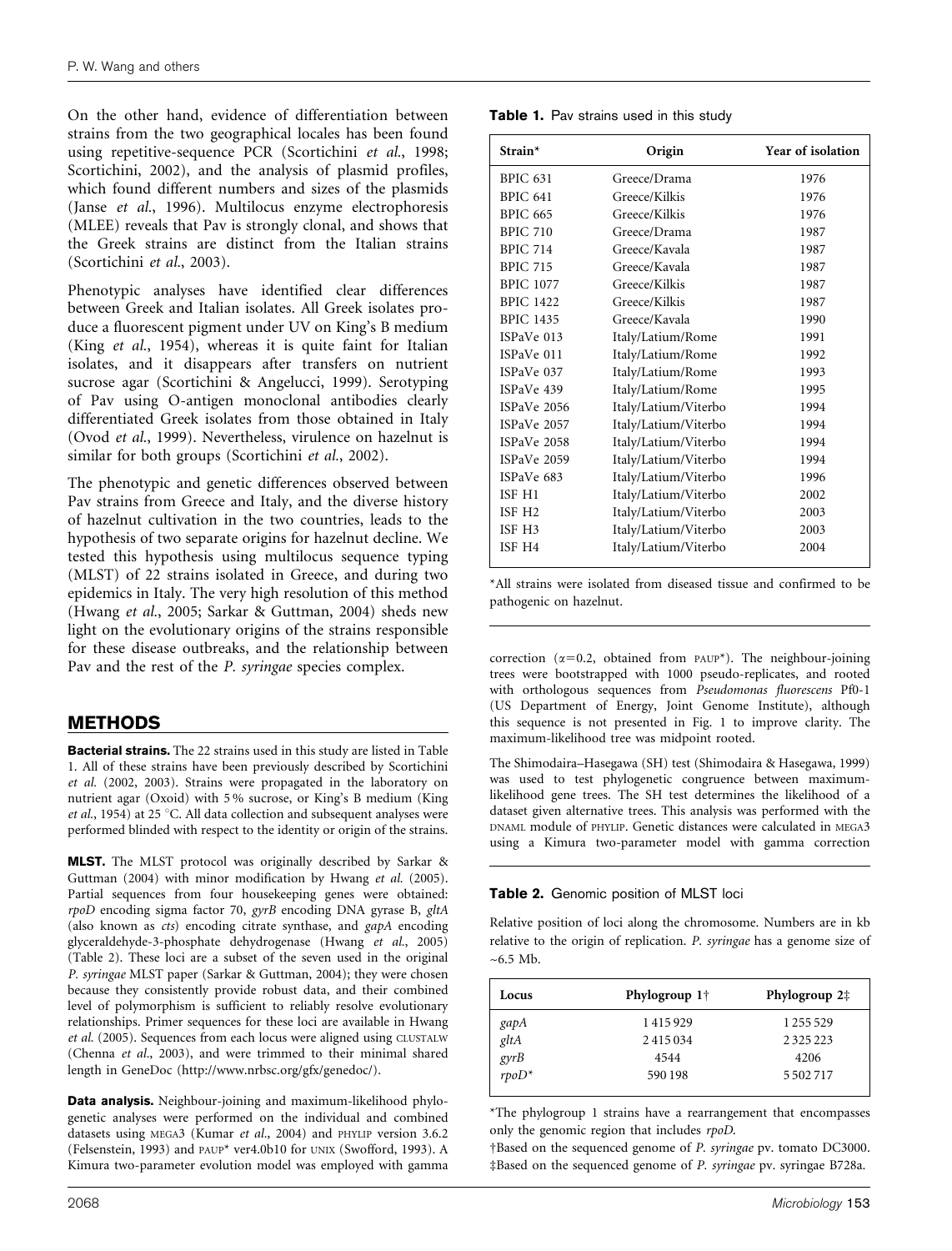

Fig. 1. Neighbour-joining tree of Pav isolates from Greece and Italy. Bootstrap confidence values  $\geqslant$  60 are presented at each node. See Methods for details of tree construction. The location and year of isolation are presented to the right of each strain name. Clades 1 and 2 correspond to P. syringae phylogroups 1 and 2, respectively (see Fig. 2).

 $(\alpha=0.2)$ . Population genetic statistics were calculated in DnaSP ver4.10.7 (Rozas et al., 2003).

### RESULTS

Twenty-two Pav strains were typed at four loci for MLST analysis, gapA, gltA, gyrB and rpoD. Each locus provided between 494 and 529 bp of common sequence, resulting in a total sequence length of 2040 bp. These data were integrated into the overall P. syringae MLST database (Hwang et al., 2005; Sarkar & Guttman, 2004) for some of the phylogenetic analyses. Independent phylogenetic analyses were performed on the four loci in addition to a combined analysis on the concatenated sequence datasets.

Two distinct clades were observed in all four sequenced genes (Fig. 1). The clade 1 Pav isolates were collected from the original 1976 epidemic in northern Greece (Drama and Kilkis), during the late 1980s and early 1990s in the Kilkis, Kavala and Drama regions of Greece, and between 2002 and 2004 in Viterbo, Italy. These strains are highly homogeneous, with the only significant polymorphism found in the 1987 Greek isolate PavBP1077 from Kilkis. The clade 2 Pav strains were all Italian isolates from either Viterbo or Rome collected from 1991 to 1995. Most of these strains are extremely homogeneous, with the only exceptions being PavVe037 and PavVe439, which were collected in Rome in 1993 and 1995, respectively.

A Shimodaira–Hasegawa (SH) test was performed on the maximum-likelihood (ML) gene trees from each locus to determine if the gene trees were congruent enough to permit the data to be combined (Table 3). The gapA and gltA sequences are compatible with the ML trees generated from all of the loci, while the gyrB and rpoD sequences were not compatible with the trees generated from gapA and gltA. The sequence data from all of the loci were compatible with the ML tree generated from the combined

Table 3. Shimodaira–Hazegawa (SH) analysis of tree congruence

| Data     | <b>Tree</b> | $logL*$   | Diff.<br>logL <sub>†</sub> | $P_{+}$ | Signif.<br>worse?§ |
|----------|-------------|-----------|----------------------------|---------|--------------------|
| gapA     | gapA        | $-943.5$  | $\leftarrow$ best          |         |                    |
|          | gltA        | $-945.0$  | $-1.5$                     | 0.284   | No                 |
|          | gyrB        | $-946.2$  | $-2.6$                     | 0.142   | No                 |
|          | rpoD        | $-946.2$  | $-2.6$                     | 0.142   | No                 |
|          | Combined    | $-946.2$  | $-2.6$                     | 0.142   | No                 |
| gltA     | gapA        | $-990.7$  | $-1.9$                     | 0.320   | No                 |
|          | gltA        | $-988.7$  | $\leftarrow$ best          |         |                    |
|          | gyrB        | $-990.7$  | $-1.9$                     | 0.321   | No                 |
|          | rpoD        | $-990.7$  | $-1.9$                     | 0.321   | No                 |
|          | Combined    | $-990.7$  | $-1.9$                     | 0.321   | No                 |
| gyrB     | gapA        | $-1087.9$ | $-43.4$                    | 0.011   | Yes                |
|          | gltA        | $-1086.2$ | $-41.7$                    | 0.007   | Yes                |
|          | gyrB        | $-1044.5$ | $\leftarrow$ best          |         |                    |
|          | rpoD        | $-1051.1$ | $-6.6$                     | 0.395   | No                 |
|          | Combined    | $-1044.5$ | 0.0                        | 0.866   | No                 |
| rpoD     | gapA        | $-994.5$  | $-28.0$                    | 0.025   | Yes                |
|          | gltA        | $-997.8$  | $-31.3$                    | 0.013   | Yes                |
|          | gyrB        | $-966.5$  | 0.0                        | 0.775   | No                 |
|          | rpoD        | $-966.5$  | $\leftarrow$ best          |         |                    |
|          | Combined    | $-966.5$  | 0.0                        | 0.999   | No                 |
| Combined | gapA        | $-4036.7$ | $-66.0$                    | 0.003   | Yes                |
|          | gltA        | $-4034.8$ | $-64.1$                    | 0.003   | Yes                |
|          | gyrB        | $-3970.7$ | 0.0                        | 0.738   | No                 |
|          | rpoD        | $-3980.0$ | $-9.3$                     | 0.419   | No                 |
|          | Combined    | $-3970.7$ | $\leftarrow$ best          |         |                    |

\*Log-likelihood score for the fit of the data given the tree.

†Difference between the observed log-likelihood of the data given the tree in question, and the log-likelihood of the data given the 'best' tree (the tree that results in the highest likelihood given the data).  $\ddagger$ P-value of significance for the difference in log-likelihood. §Qualitative assessment of whether the specified tree is a significantly worse fit relative to the 'best' tree, given the data.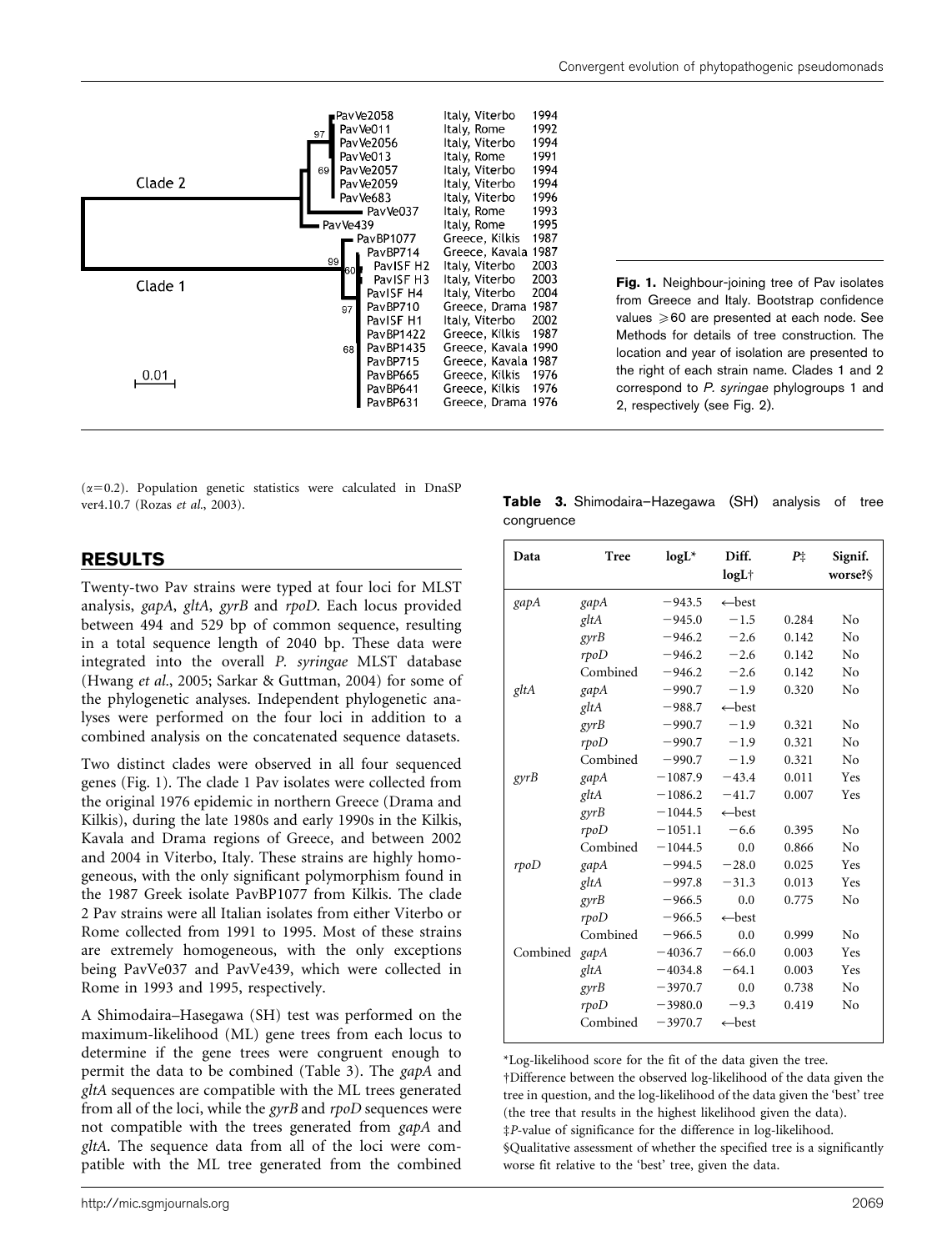

Fig. 2. Split decomposition analysis of Pav isolates from Greece and Italy. Bootstrap confidence values are presented along each branch. Pav strains from phylogroup 1 are presented in shaded boxes, while Pav strains from phylogroup 2 are presented without shading. PavBP1077 is positioned within a network between the phylogroup 1 and phylogroup 2 strains, supporting past genetic exchange between these highly divergent groups.

dataset; consequently, we combined the data from the four loci for most of the further analyses.

The only significant inconsistency between the gapA and gltA gene trees, and the gyrB and rpoD gene trees, is with respect to the branching of Rome isolates PavVe037 and PavVe439 from clade 2. All four gene genealogies indicate that both of these strains diverged prior to the diversification of the rest of the clade 2 strains, but the gapA and gltA gene genealogies indicate that PavVe439 diverged prior to PavVe037, while the gyrB and rpoD gene genealogies indicate the reverse branching order.

A split decomposition analysis on the combined Pav dataset reveals a network structure connecting PavVe037 and PavVe439 from clade 2 and PavBP1077 from clade 1 (Fig. 2). PavBP1077 was isolated in Kilkis, Greece, in 1987 and is the most basal branching of the clade 1 strains. Although PavBP1077 is separated from the two clade 2 strains by a large genetic distance, these three strains show significant reticulation via a bootstrap test along all orthogonal edges of the network. These results support the action of recombination rather than homoplasy in generating the

reticulation, and indicate that there has been genetic exchange between these genetically distinct clades.

The overall pairwise nucleotide diversity  $(\pi)$  of all Pav strains for the combined dataset is 0.0465 (Table 4), with a

Table 4. Population genetic statistics

| Category               | $N^*$ | Seg.<br>sites <sup>+</sup> | No. of<br>haplotypes | $\pi$ ‡ |
|------------------------|-------|----------------------------|----------------------|---------|
| Phylogroup (clade) 1   | 13    |                            | 7                    | 0.0015  |
| Phylogroup (clade) 2   | 9     | 48                         | 4                    | 0.0059  |
| Greek isolates         | 9     | 15                         | 4                    | 0.0016  |
| Italian isolates       | 13    | 207                        | 8                    | 0.0441  |
| Italian 1990s isolates | 9     | 48                         | 4                    | 0.0059  |
| Italian 2000s isolates | 4     | 4                          | 4                    | 0.0011  |
| Total                  | 22    | 213                        | 11                   | 0.0465  |

\*Number of strains in the specified category.

†Number of segregating sites.

#Mean pairwise nucleotide diversity.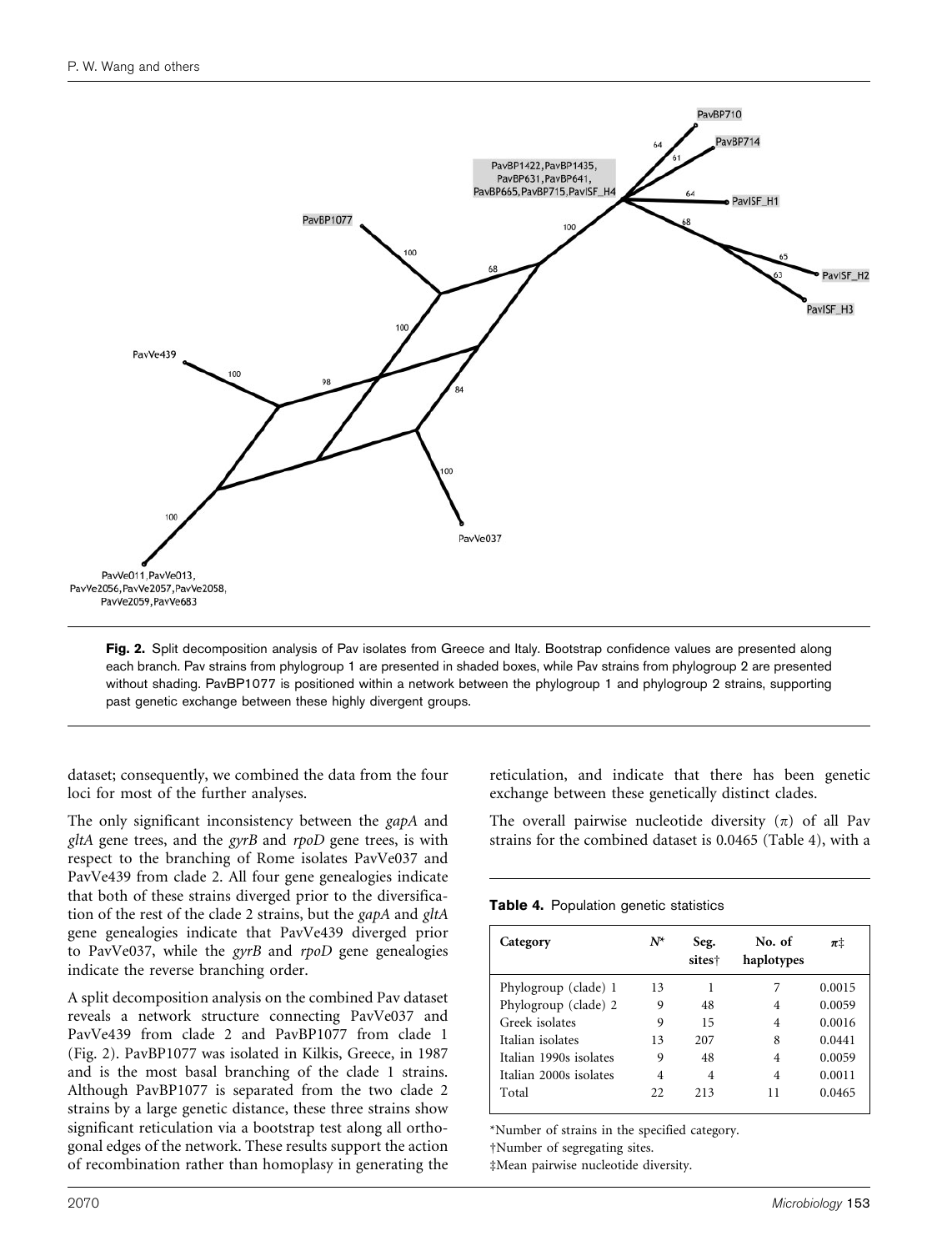genetic distance  $(K2P-\Gamma)$  between the clade 1 and clade 2 strains of 0.066 and an Fst of 0.962 (Hudson et al., 1992). The pairwise nucleotide diversity within clades 1 and 2 is 0.0015 and 0.0059, respectively, supporting strong genetic differentiation between the two clades. Clustering the strains by geographical origin shows that the Greek strains have a mean pairwise nucleotide diversity of only 0.0016, while the diversity among the Italian strains is 0.0441, reflecting the fact that the Greek strains are restricted to clade 1, while Italian strains are found among both clades. There is no genetic structure among subregions within either Greece or Italy, but there is complete genetic separation between the Italian strains isolated during the 1990s and those isolated in the 2000s, with an Fst for these two epidemics of 0.964.

Without any further data, the finding of two distinct Pav clades could simply be interpreted as divergence from an ancestral hazelnut pathogen. Alternatively, these results may indicate that the two lineages independently converged on hazelnut pathogenesis from different ancestral states. When the Pav data are integrated into the full P. syringae MLST dataset (Hwang et al., 2005; Sarkar & Guttman, 2004), it is clear that hazelnut pathogens are a polyphyletic group (Fig. 3). In other words, hazelnut pathogenesis is a trait that has evolved independently at least twice in the history of P. syringae. The clade 1 Pav strains fall into P. syringae phylogenetic group (phylogroup) 1, while the clade 2 Pav strains fall into phylogroup 2. Although phylogroup 1 is dominated by pathogens of tomato and brassicaceous crops, the Pav clade 1 strains are most closely related to the European plum (Prunus domestica L.) isolate P. syringae pv. morsprunorum 19322 (Pmp19322), the tea (Thea chinensis L.) pathogen P. syringae pv. theae K93001 (PthK93001) and the kiwifruit (Actinidia chinensis Ferg.) pathogen P. syringae pv. actinidiae FTRS\_L1 (Pan FTRS\_L1). The Pav clade 2 strains in phylogroup 2 are nested within a large and highly diverse clade with strains that infect a range of hosts, including corn, lilac, zucchini and pear. Within this group of strains are two distinct clusters of pea pathogens, including one cluster that branches off basally and is quite closely related to PavVe037. Consequently, it appears as if the Pav clade 2 strains may have diverged from an ancestral pea pathogen.

# **DISCUSSION**

The polyphyly observed among these Pav isolates provides strong support for pathogenic convergence onto a common hazelnut host. The first appearance of bacterial canker of hazelnut occurred in Greece in 1976. The extreme degree of homogeneity between these original isolates and the bulk of the clade 1 strains indicates that this clone has successfully propagated and spread to multiple locations within Greece during the 1970s and 1980s and Italy during the 2000s. This last observation is particularly interesting since there has been no exchange of hazelnut material between Greece and Italy in recent years, raising the possibility of either illicit or unintentional human transport of propagative material or environmental movement via an unknown vector. The small degree of diversity found in the clade 1 strain PavBP1077 may be due to the movement of genetic material from the original hazelnut pathogen clonal group to a closely related strain. Alternatively, PavBP1077 may be divergent due to the movement of genetic material from a closely related strain into a member of the original hazelnut pathogen clonal group.

The hazelnut decline epidemic that occurred in Italy during the 1990s was clearly caused by strains of a different origin than the original Greek epidemic. The source of these strains is unclear, although, intriguingly, there is evidence of recombination between a strain in this clade and strains from the highly divergent phylogroup 1 Pav clade. The recombination seen in the phylogroup 1 strain PavBP1077 may have moved virulence factors between these divergent groups of P. syringae, thereby conferring the ability to infect hazelnut. Based on the phylogenetic position of the Pav clade 2 strains it is possible that the recipient strain was a pea (Pisum sativum L.) pathogen. This speculation is supported by the fact that crops from the Leguminosae family are traditionally grown in the Latium region of Italy where the hazelnut decline epidemic first appeared. In addition, plant species of this family are an important part of the local wild flora.

The finding that recombination has influenced the evolution of the Pav strains at the MLST housekeeping loci is unexpected given the very highly level of clonality observed within the P. syringae species complex (Hwang et al., 2005; Sarkar & Guttman, 2004). Clonality in this context means that genetic variation is much more likely to be introduced through the mutational process than through the action of homologous recombination. Consequently, in highly clonal species, the vast majority of alleles share a common evolutionary history, and their divergence can be traced vertically back to a common ancestor. Recombination generally gives rise to gene genealogies inconsistent with vertical descent, or in the case of multilocus data, evolutionary networks rather than simple bifurcating trees. The SH tests show that the recombination event that occurred among the Pav strains influenced the gapA and gltA loci as a block relative to the gyrB and rpoD loci. Given the present data, it is difficult to conclusively determine the polarity of movement, or even which block of loci were affected. Nevertheless, it is interesting that, at least with respect to the sequenced genome of P. syringae pv. tomato DC3000 (a phylogroup 1 strain, GenBank accession AE016853), the region between the gapA and gltA loci includes the hrp/hrc cluster encoding the type III secretion system and many of its effectors, while the region between gyrB and rpoD includes the type III effectors hopF, hopS and hopK. The type III secretion system and its effectors are known to be important determinants of virulence and host specificity.

There are a number of alternative explanations for the evolution of hazelnut pathogenesis in two distinct lineages.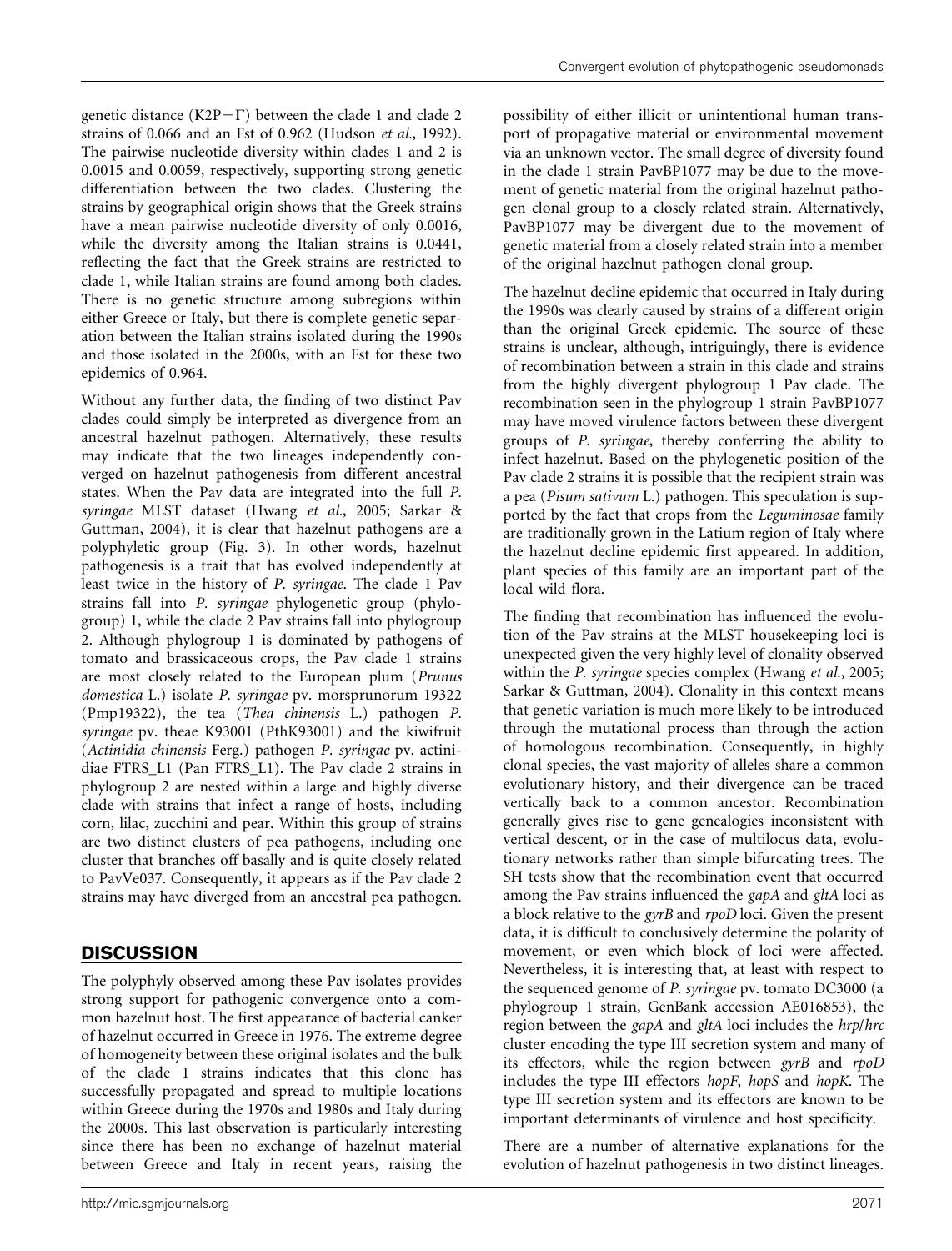

Fig. 3. Neighbour-joining tree of the P. syringae species complex based on four-locus MLST. The positions of the Pav strains are highlighted in the blowup boxes to the right of the tree, and annotated with the location and year of isolation. Phylogenetic robustness was evaluated by bootstrap analysis, with bootstrap confidence values  $\geqslant 60$  presented at each node. The host of isolation for each strain is presented to the right of the tree. A complete strain list is available from the corresponding author on request.